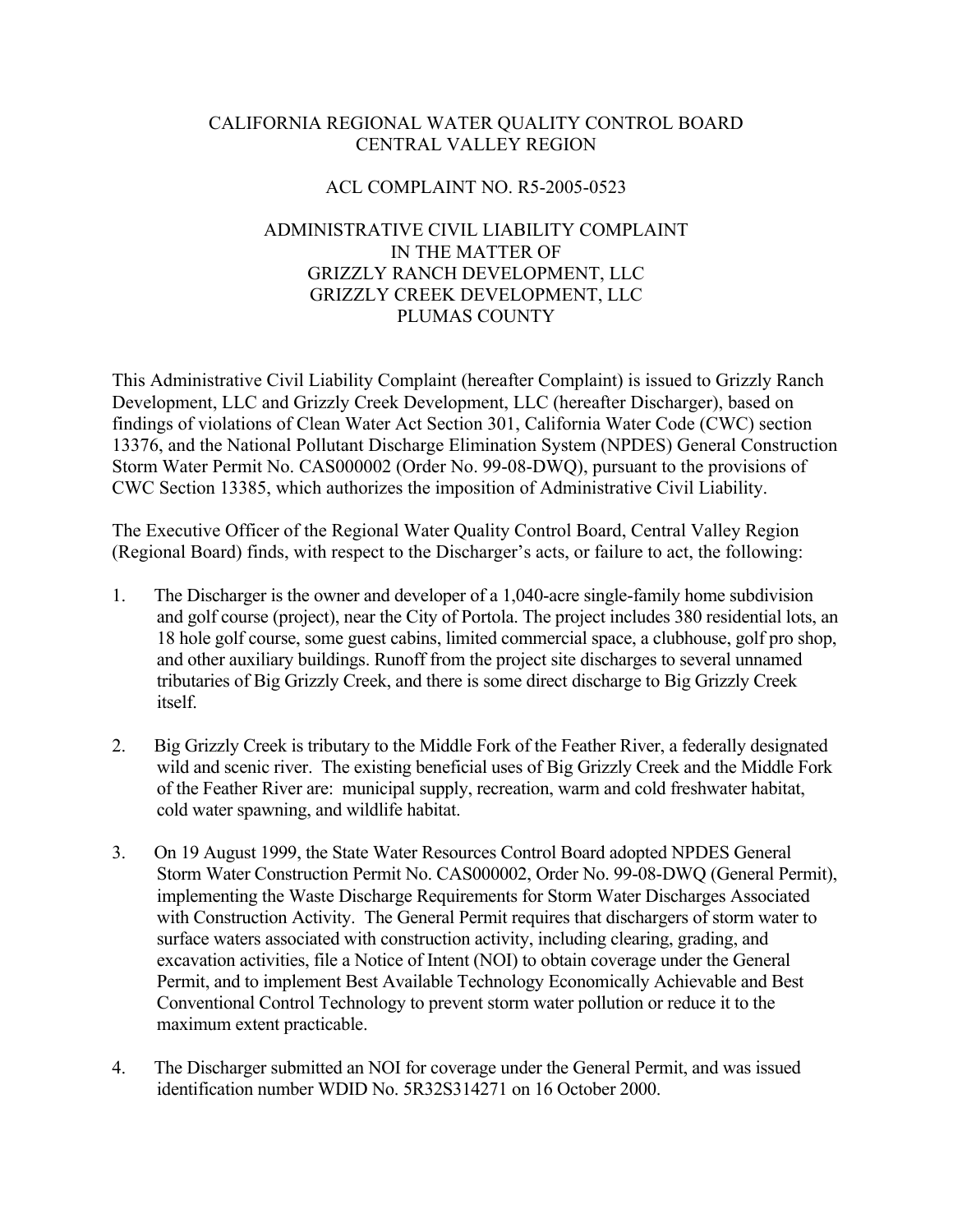## 5. The General Permit states, in part, the following:

"A. DISCHARGE PROHIBITIONS:

\*\*\*\*\*\*\*\*

3. Storm water discharges shall not cause or threaten to cause pollution, contamination, or nuisance**.**

**\*\*\*\*\*\*\*\*** 

## B. RECEIVING WATER LIMITATIONS:

- 1. Storm water discharges and authorized non-storm water discharges to any surface or ground water shall not adversely impact human health or the environment.
- 2. The SWPPP developed for the construction activity covered by this General Permit shall be designed and implemented such that storm water discharges and authorized nonstorm water discharges shall not cause or contribute to an exceedance of any applicable water quality standards contained in a Statewide Water Quality Control Plan and/or the applicable RWQCB's Basin Plan.

\*\*\*\*\*\*\*\*

#### C. SPECIAL PROVISIONS FOR CONSTRUCTION ACTIVITY:

\*\*\*\*\*\*\*\*

- 2. All dischargers shall develop and implement a SWPPP in accordance with Section A: Storm Water Pollution Prevention Plan. The discharger shall implement controls to reduce pollutants in storm water discharges from their construction sites to the BAT/BCT performance standards.
- 3. Discharges of non-storm water are authorized only where they do not cause or contribute to a violation of any water quality standard and are controlled through implementation of appropriate BMPs for elimination or reduction of pollutants. Implementation of appropriate BMPs is a condition for authorization of non-storm water discharges. Non-storm water discharges and the BMPs appropriate for their control must be described in the SWPPP. Wherever feasible, alternatives which do not result in discharge of nonstorm water shall be implemented in accordance with Section A.9 of the SWPPP requirements."

\*\*\*\*\*\*\*\*

- 6. Section A: Storm Water Pollution Prevention Plan (SWPPP) of the General Order requires the Discharger to:
	- "1. Objectives
		- a. Identify all pollutant sources including sources of sediment that may affect the quality of storm water discharges associated with construction activity (storm water discharges) from the construction site, and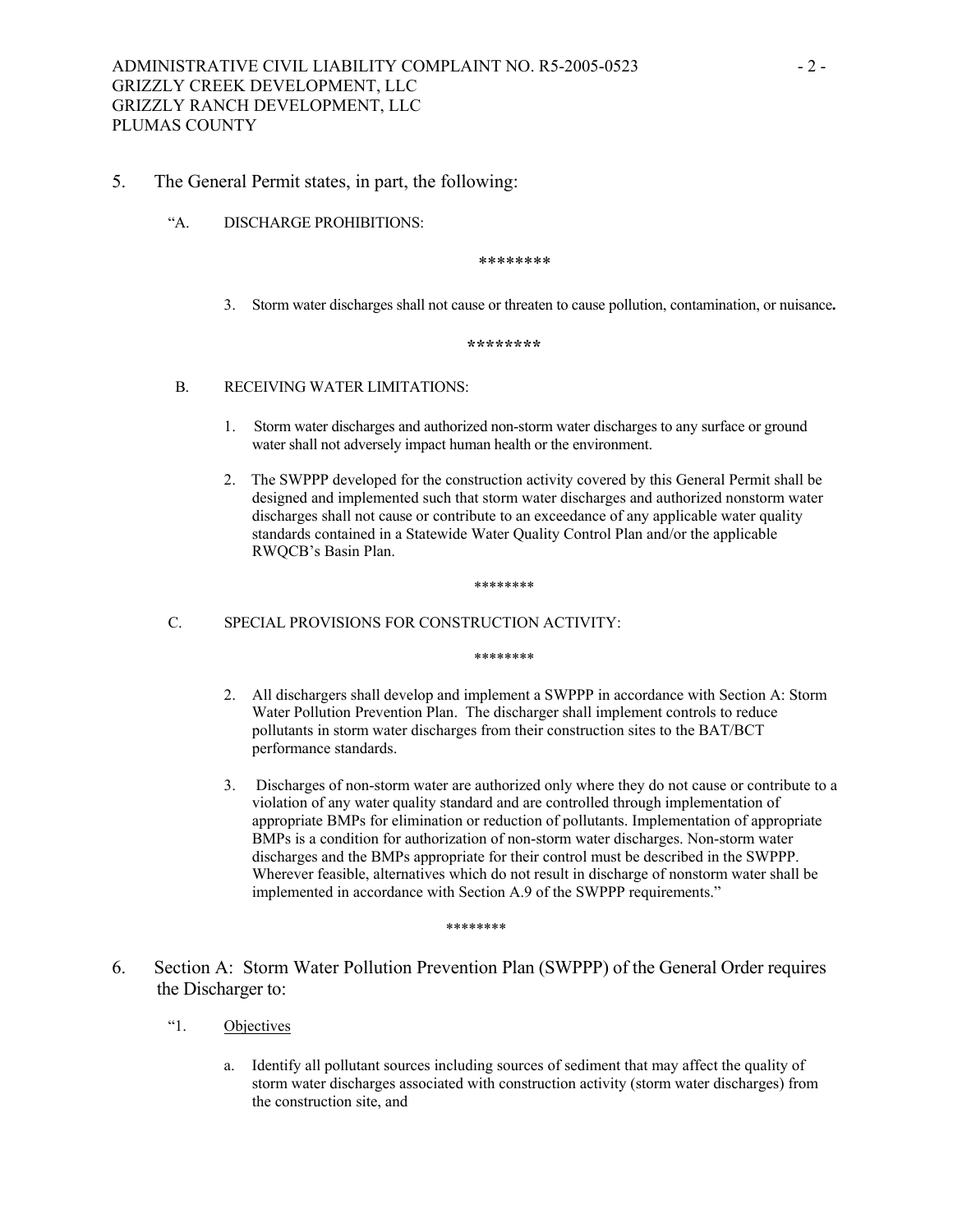- b. Identify non-storm water discharges, and
- c. Identify, construct, implement in accordance with a time schedule, and maintain Best Management Practices (BMPs) to reduce or eliminate pollutants in storm water discharges and authorized nonstorm water discharges from the construction site during construction, and
- d. Develop a maintenance schedule for BMPs installed during construction designed to reduce or eliminate pollutants after construction is completed (post-construction BMPs).

\*\*\*\*\*\*\*\*

## 2. Implementation Schedule

a. For construction activity commencing on or after adoption of this General Permit, the SWPPP shall be developed prior to the start of soil-disturbing activity in accordance with this Section and shall be implemented concurrently with commencement of soil-disturbing activities.

\*\*\*\*\*\*\*\*

#### 5. Source Identification

\*\*\*\*\*\*\*\*

b. Pollutant Source and BMP Identification

The SWPPP shall include a description of potential sources which are likely to add pollutants to storm water discharges or which may result in nonstorm water discharges from the construction site. Discharges originating from off-site which flow across or through areas disturbed by construction that may contain pollutants should be reported to the RWQCB.

The SWPPP shall:

(1) Show drainage patterns and slopes anticipated after major grading activities are completed. Runoff from off-site areas should be prevented from flowing through areas that have been disturbed by construction unless appropriate conveyance systems are in place. The amount of anticipated storm water run-on must be considered to determine the appropriateness of the BMPs chosen. Show all calculations for anticipated storm water run-on, and describe all BMPs implemented to divert off-site drainage described in section A. 5 a. (2) (c) around or through the construction project.

\*\*\*\*\*\*\*\*

c. Additional Information

\*\*\*\*\*\*\*\*

(3) The SWPPP shall include the following information regarding the construction site surface area: the size (in acres or square feet), the runoff coefficient before and after construction, and the percentage that is impervious (e.g., paved, roofed, etc.) before and after construction**.**

\*\*\*\*\*\*\*\*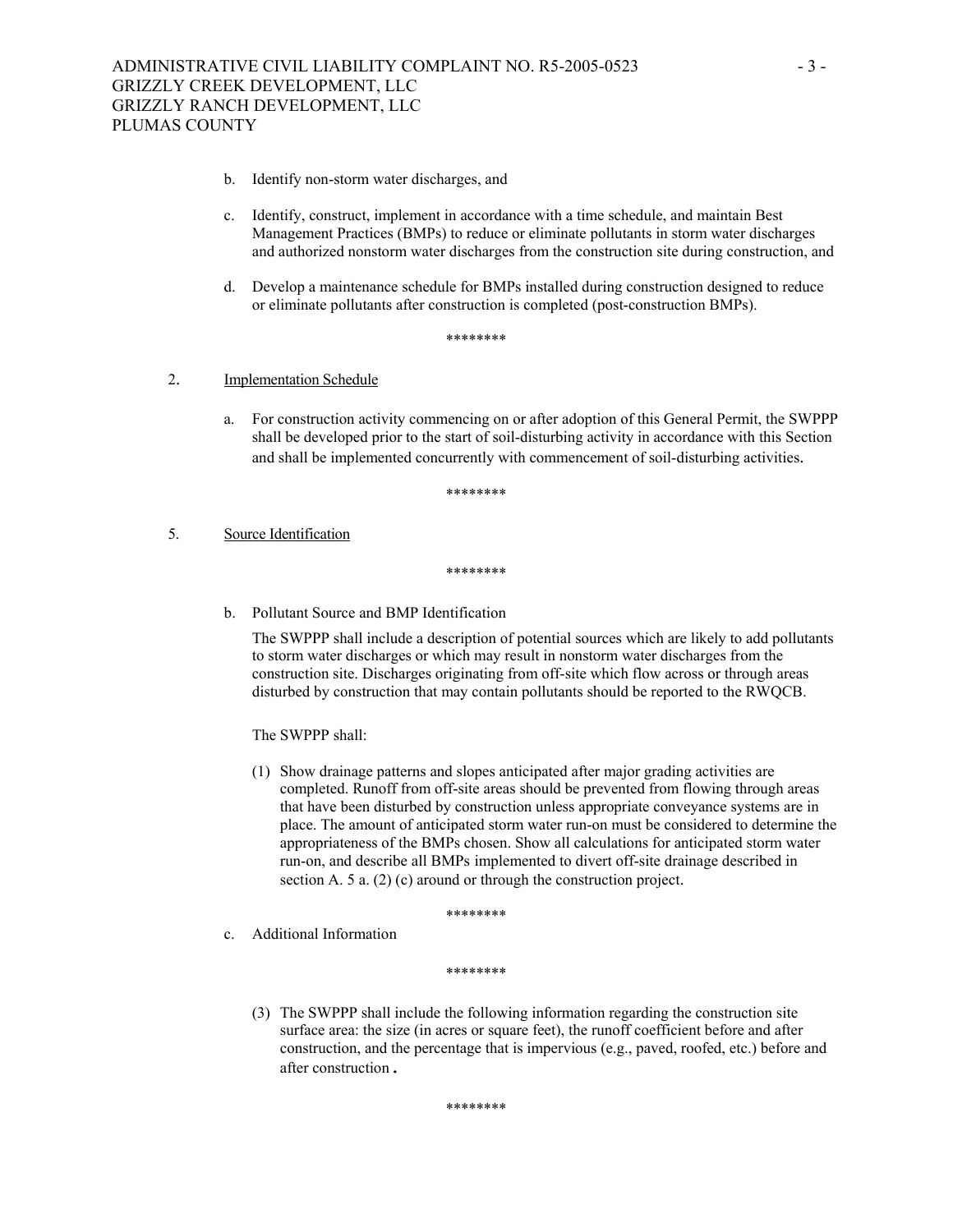## ADMINISTRATIVE CIVIL LIABILITY COMPLAINT NO. R5-2005-0523 - 4 -GRIZZLY CREEK DEVELOPMENT, LLC GRIZZLY RANCH DEVELOPMENT, LLC PLUMAS COUNTY

#### 6. Erosion Control

\*\*\*\*\*\*\*\*

At a minimum, the discharger/operator must implement an effective combination of erosion and sediment control on all disturbed areas during the rainy season. These disturbed areas include rough graded roadways, slopes, and building pads. Until permanent vegetation is established, soil cover is the most cost-effective and expeditious method to protect soil particles from detachment and transport by rainfall. Temporary soil stabilization can be the single-most important factor in reducing erosion at construction sites. The discharger shall consider measures such as: covering with mulch, temporary seeding, soil stabilizers, binders, fiber rolls or blankets, temporary vegetation, permanent seeding, and a variety of other measures.

\*\*\*\*\*\*\*\*

#### 8. Sediment Control

The SWPPP shall include a description or illustration of BMPs, which will be implemented to prevent a net increase of sediment load in storm water discharge relative to preconstruction levels. Sediment control BMPs are required at appropriate locations along the site perimeter and at all operational internal inlets to the storm drain system at all times during the rainy season. Sediment control practices may include filtration devices and barriers (such as fiber rolls, silt fence, straw bale barriers, and gravel inlet filters) and/or settling devices (such as sediment traps or basins). Effective filtration devices, barriers, and settling devices shall be selected, installed and maintained properly. A proposed schedule for deployment of sediment control BMPs shall be included in the SWPPP. These are the most basic measures to prevent sediment from leaving the project site and moving into receiving waters. Limited exemptions may be authorized by the RWQCB when work on active areas precludes the use of sediment control BMPs temporarily. Under these conditions, the SWPPP must describe a plan to establish perimeter controls prior to the onset of rain.

\*\*\*\*\*\*\*\*

If the discharger chooses to rely on sediment basins for treatment purposes, sediment basins shall, at a minimum, be designed and maintained [with one of 4 listed options].

\*\*\*\*\*\*\*\*

## 9. Non-Storm Water Management

Describe all non-storm water discharges to receiving waters that are proposed for the construction project. Non-storm water discharges should be eliminated or reduced to the extent feasible. Include the locations of such discharges and descriptions of all BMPs designed for the control of pollutants in such discharges. Onetime discharges shall be monitored during the time that such discharges are occurring. A qualified person should be assigned the responsibility for ensuring that no materials other than storm water are discharged in quantities which will have an adverse effect on receiving waters or storm drain systems (consistent with BAT/BCT), and the name and contact number of that person should be included in the SWPPP document.

Discharging sediment-laden water which will cause or contribute to an exceedance of the applicable RWQCB's Basin Plan from a dewatering site or sediment basin into any receiving water or storm drain without filtration or equivalent treatment is prohibited.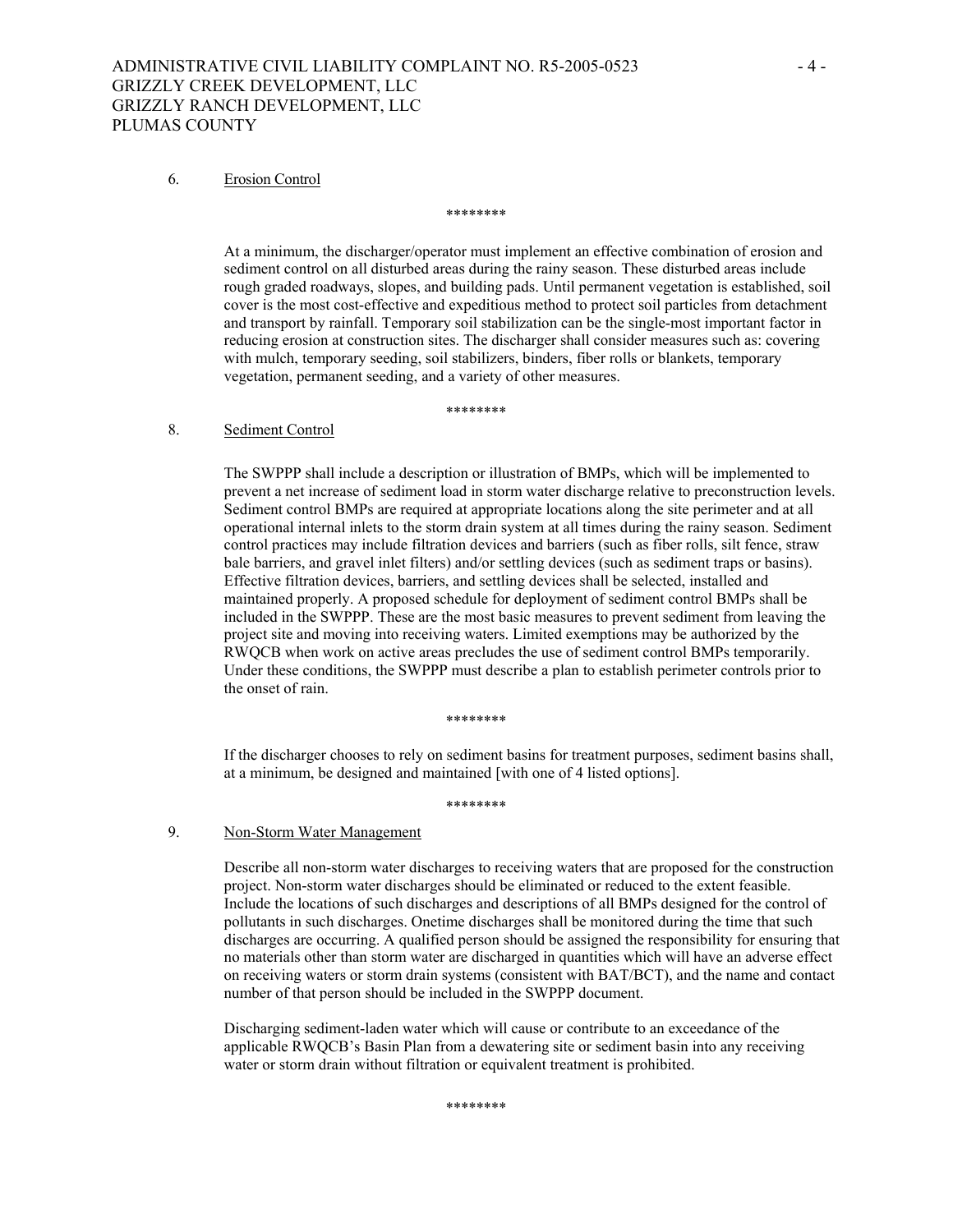#### 11. Maintenance, Inspection, and Repair

The SWPPP shall include a discussion of the program to inspect and maintain all BMPs as identified in the site plan or other narrative documents throughout the entire duration of the project. A qualified person will be assigned the responsibility to conduct inspections. The name and telephone number of that person shall be listed in the SWPPP document. Inspections will be performed before and after storm events and once each 24-hour period during extended storm events to identify BMP effectiveness and implement repairs or design changes as soon as feasible depending upon field conditions.

\*\*\*\*\*\*\*\*

### 12. Training

Individuals responsible for SWPPP preparation, implementation, and permit compliance shall be appropriately trained, and the SWPPP shall document all training. This includes those personnel responsible for installation, inspection, maintenance, and repair of BMPs. Those responsible for overseeing, revising, and amending the SWPPP shall also document their training. Training should be both formal and informal, occur on an ongoing basis when it is appropriate and convenient, and should include training/workshops offered by the SWRCB, RWQCB, or other locally recognized agencies or professional organizations.

\*\*\*\*\*\*\*\*

#### 13. List of Contractors/Subcontractors

The SWPPP shall include a list of names of all contractors, (or subcontractors) and individuals responsible for implementation of the SWPPP."

7. Section B: Monitoring Program and Reporting Requirements of the General Order states, in part, the following.

#### \*\*\*\*\*\*\*\*

### "3. Site Inspections

Qualified personnel shall conduct inspections of the construction site prior to anticipated storm events, during extended storm events, and after actual storm events to identify areas contributing to a discharge of storm water associated with construction activity. The name(s) and contact number(s) of the assigned inspection personnel shall be listed in the SWPPP. Pre-storm inspections are to ensure that BMPs are properly installed and maintained; post-storm inspections are to assure that the BMPs have functioned adequately. During extended storm events, inspections shall be required each 24-hour period. Best Management Practices (BMPs) shall be evaluated for adequacy and proper implementation and whether additional BMPs are required in accordance with the terms of the General Permit (see language in Section A. 11. Maintenance, Inspection, and Repair)…"

8. Section 301 of the Clean Water Act and Section 13376 of the CWC prohibit the discharge of pollutants to surface waters except in compliance with an NPDES permit.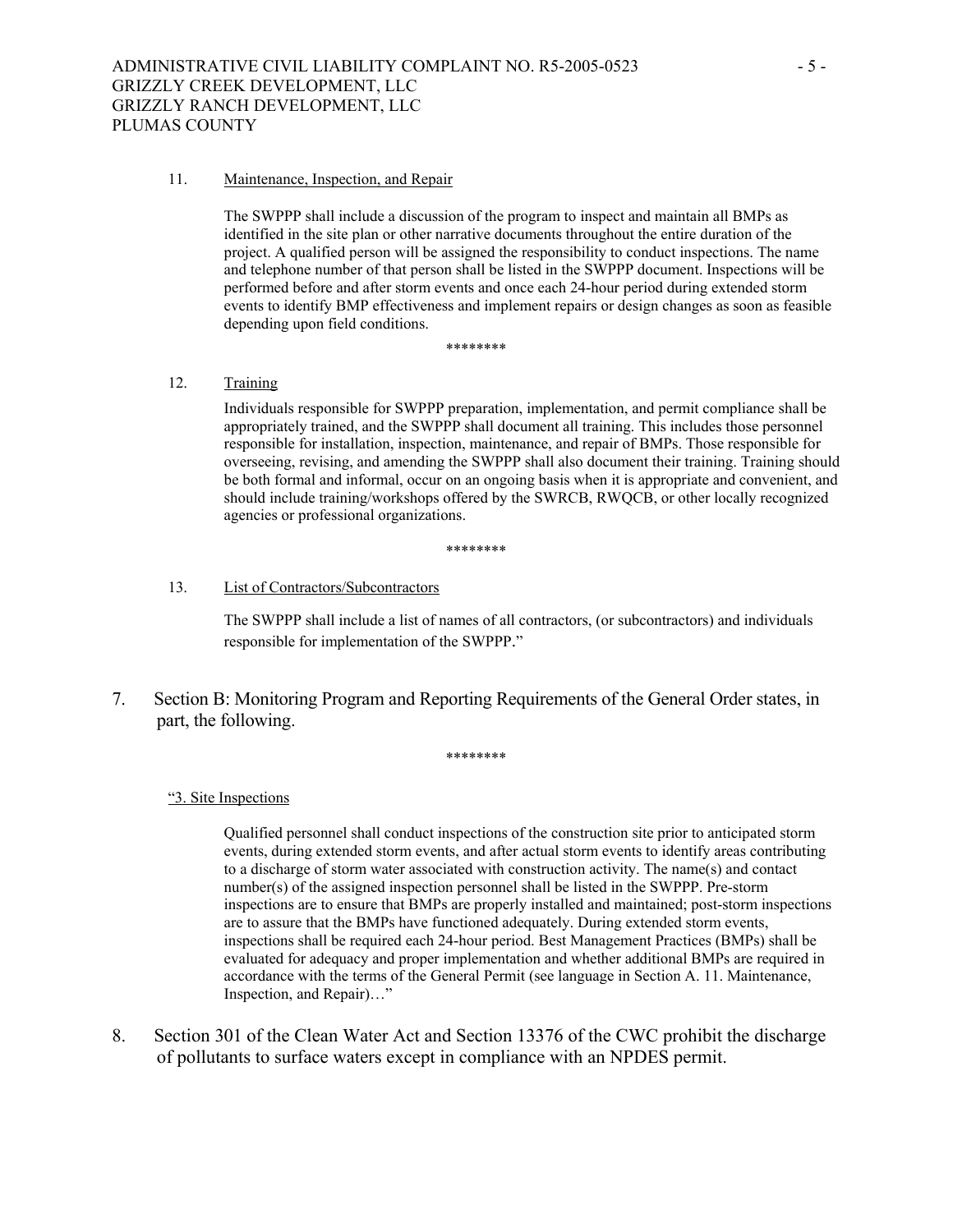- 9. The Discharger violated Discharge Prohibition A.3 and Receiving Water Limitations B.1 and B.2 of the General Permit. These violations were caused by the failure of the Discharger to properly implement and maintain effective Best Management Practices, which led to the discharge of pollutants to waters of the United States from the site. The Discharger also violated Special Provisions for Construction Activity C.2 and C.3 and those requirements of the Storm Water Pollution Prevention Plan (SWPPP) described in Findings 6 and 7 above. Pursuant to CWC Section 13385 (a)(2), (c)(1), and (c)(2), civil liability may be imposed based on the following facts:
	- Regional Board staff notified the Discharger by letter of their responsibility to comply with the General Permit on 13 September 2002 and 11 September 2003.
	- On 28 May 2004, the State of California Department of Fish and Game (DFG) contacted Regional Board staff to relay information regarding an inspection of the site they had performed on 27 May 2004. DFG indicated that they had serious concerns about potentially illegal stream crossings, inadequate erosion control, and sediment in streambeds.
	- On 1 June 2004, Regional Board staff contacted the Discharger and informed them that photographs from the DFG inspection showed sediment deposits in seasonal streams and a lack of appropriate erosion and/or sediment control measures at the site.
	- In response to the DFG and several citizen complaints, Regional Board staff inspected the site on 10 June 2004 with a DFG Warden. During the inspection many areas with inadequate erosion and sediment control were noted. Previous discharges of sediment to local streams, due to pond dewatering, were confirmed (this dewatering was conducted without a dewatering permit on three occasions-5 April, 13 April, and 19 May 2004). In addition, some areas of wetlands at the site were covered with soil from construction activity. During the inspection, the Discharger was warned that his erosion and sediment control efforts were inadequate, and that several storm water Best Management Practices were improperly deployed. The Discharger was also shown the areas where soil from construction activities had been placed in wetlands, in violation of the Discharger's 401-Water Quality Certification per Section 401 of the Clean Water Act.
	- On 29 June 2004 Regional Board staff met with the Discharger to discuss inadequate site erosion and sediment control measures. The Discharger was shown many photographs of their site illustrating erosion and sediment control deficiencies, and was informed of their exposure to administrative civil liability for violations of the General Permit.
	- On 12 July 2004, the Discharger contacted Regional Board staff by telephone to indicate that the problems identified in our 29 June 2005 meeting were being addressed.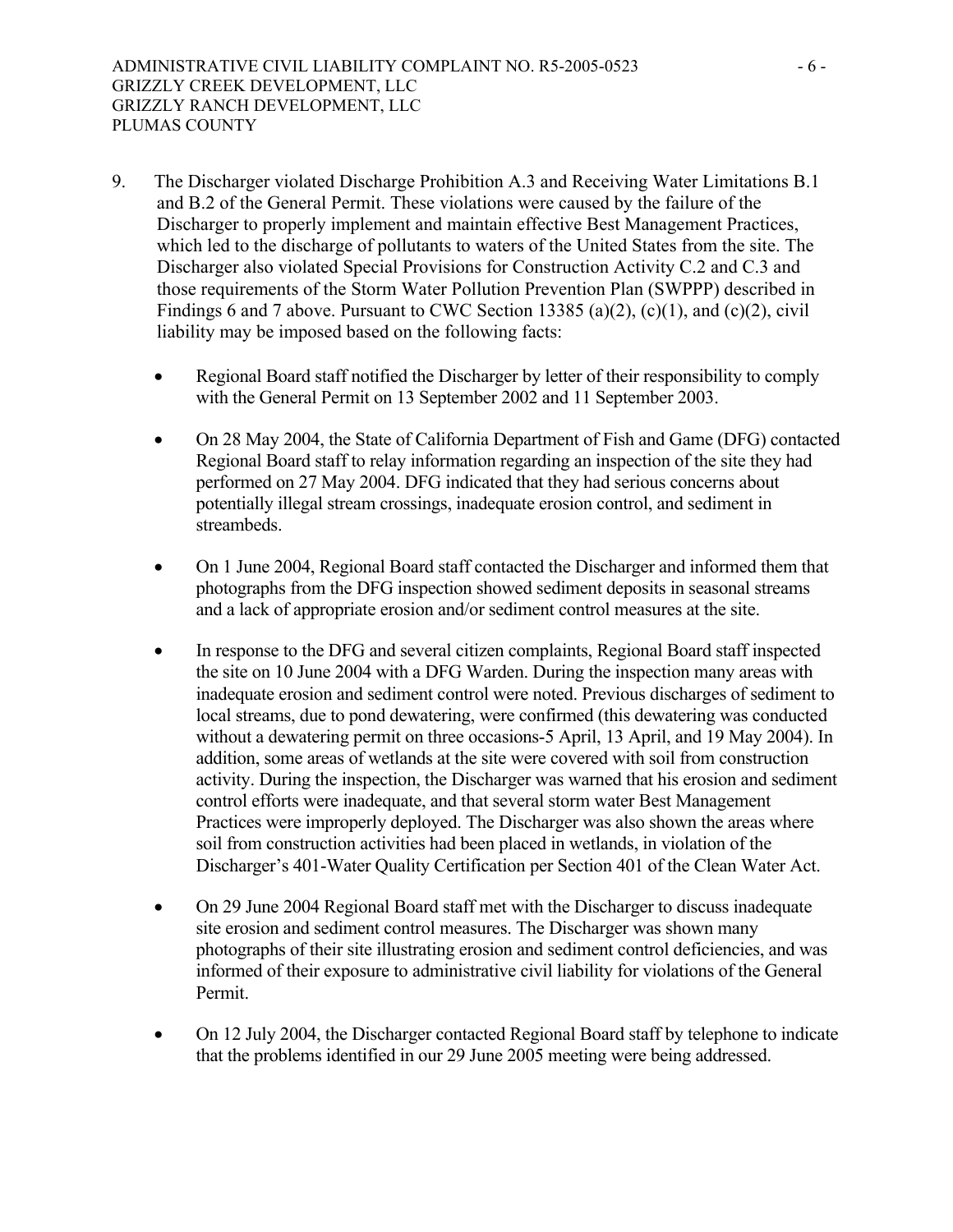- Based upon the 10 June 2004 inspection, Regional Board staff issued a Notice of Violation (NOV) to the Discharger on 10 August 2004 for: 1) violations of the General Permit and SWPPP; 2) the violations of the CWC and Clean Water Act due to the pond dewatering performed without a permit; and 3) the 401 Water Quality certification violation. The NOV reiterated the lack of adequate erosion and sediment control and the improper deployment of storm water BMPs. The Discharger was notified in the NOV that violation of the General Permit could result in significant administrative civil liabilities and of the potential amount of those liabilities (up to \$10,000 per day per violation and \$10 per gallon of pollutant discharged in excess of 1,000 gallons).
- Regional Board staff again notified the Discharger, by letter, of their responsibility to comply with the General Permit on 14 September 2004.
- On 17 November 2004, Regional Board staff contacted the Discharger by telephone regarding photographs taken by Plumas County staff on that day. The Discharger was informed that these photographs indicated continued lack of adequate erosion and sediment control. The Discharger was reminded of potential administrative civil liabilities for failure to comply with the terms of the General Permit.
- The site had significant snow cover from the end of December 2004 through most of March 2005, and therefore any erosion control measures were hidden from view. On 22 and 23 March 2005, staff inspected the site and observed the direct and indirect discharge of storm water causing very high turbidities and sediment loads in Big Grizzly Creek and its tributaries. Background turbidity in a stream up gradient of the site was approximately 2 nephelometric turbidity units (NTUs) and settleable solids concentrations were nondetectable. Turbidity of the primary tributary stream discharging from the site was approximately 1,400 NTUs, and stream settleable solids were measured at 0.8 mL/1000 mL. This tributary stream discharges to Big Grizzly Creek approximately 0.25 miles from the downstream sample location. Therefore, the discharge of sediment from construction activities caused turbidity in the receiving water hundreds of times greater than the water quality objective, and thus caused pollution, a violation of Prohibition A.3. The Discharge adversely impacted the environment, which is a violation of Receiving Water Limitations B.1 and B.2.
- On 29 March 2005, staff returned for a site inspection. This inspection revealed that discharge of highly turbid water had ceased but that the Discharger remained in violation of the General Permit requirement to maintain adequate erosion and sediment control on all disturbed surfaces (Section A: Storm Water Pollution Prevention Plan, Objectives, No. 1.c).
- 10. The Discharger is alleged to have violated provisions of law for which the Regional Board may impose liability under Sections 13385 (c)(1) and (2) of the CWC.
- 11. Section 13385 of the CWC states, in part: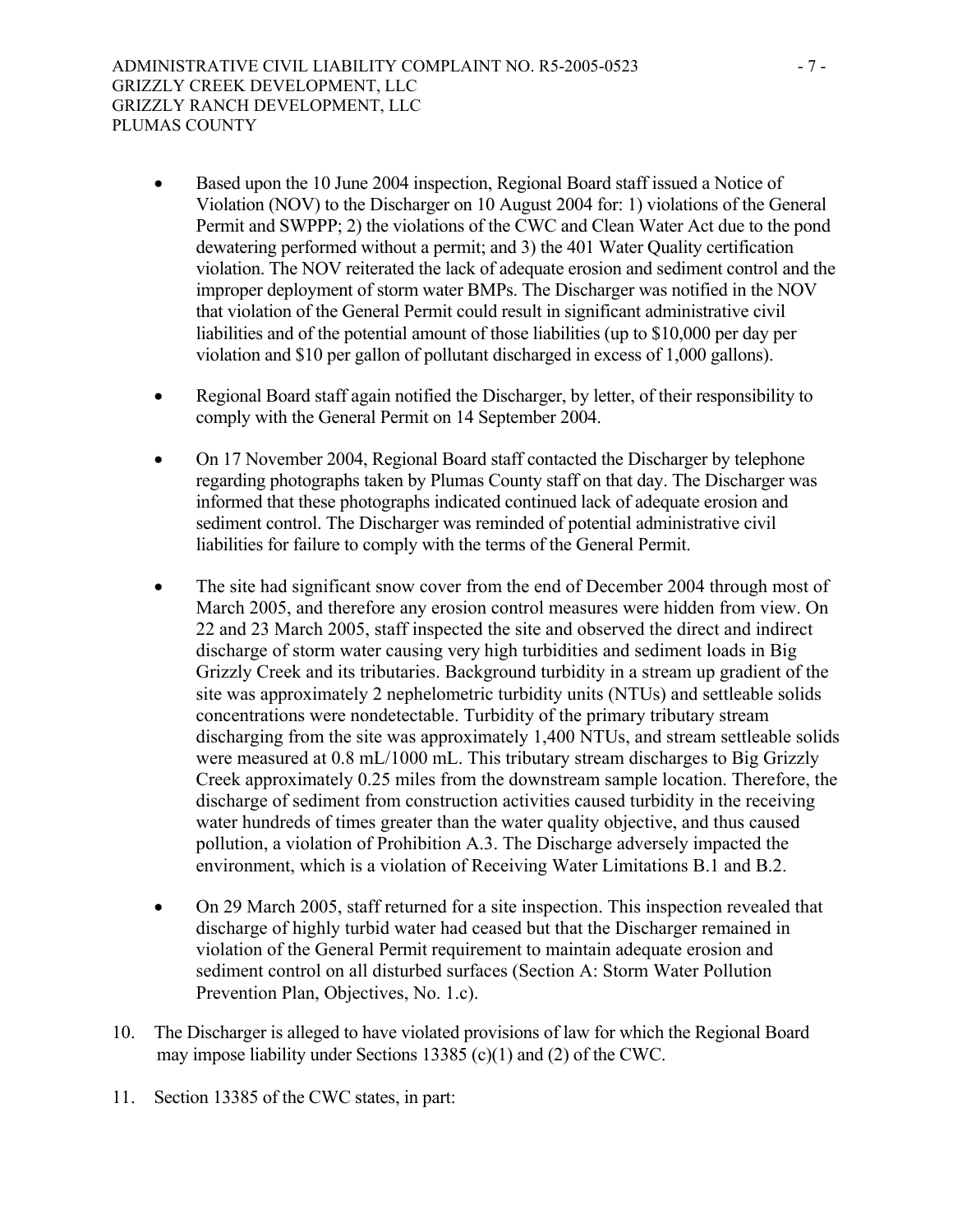*"(a) Any person who violates any of the following shall be liable civilly in accordance with this section: (2) Any waste discharge requirements or dredged and fill material permit.*

*\*\*\*\*\*\*\*\**

*(5) Any requirements of Sections 301, 302, 306, 307, 308, 318, or 405 of the Federal Water Pollution Control Act as amended.*

\*\*\*\*\*\*\*\*

- *"(c) Civil liability may be imposed administratively by the state board or a regional board pursuant to Article 2.5 (commencing with Section 13323) of Chapter 5 in an amount not to exceed the sum of both the following:*
	- *(1) Ten thousand dollars (\$10,000) for each day in which the violation occurs.*
	- *(2) Where there is discharge, any portion of which is not susceptible to cleanup or is not cleaned up, and the volume discharged but not cleaned up exceeds 1,000 gallons, an additional liability not to exceed ten dollars (\$10) times the number of gallons by which the volume discharged but not cleaned up exceeds 1,000 gallons."*

\*\*\*\*\*\*\*\*

- *"(e) In determining the amount of liability imposed under this section, the regional board, the state board, or the superior court, as the case may be, shall take into account the nature, circumstances, extent, and gravity of the violation, or violations, whether the discharge is susceptible to cleanup or abatement, the degree of toxicity of the discharge, and, with respect to the violator, the ability to pay, the effect on its ability to continue its business, any voluntary cleanup efforts* undertaken*, any prior history of violations, the degree of culpability, economic benefits or saving, if any, resulting from the violation, and other matters that justice may require. At a minimum, liability shall be assessed at a level that recovers the economic benefits, if any, derived from the acts that constitute the violation.."*
- 12. The quantity of sediment-laden and/or turbid storm water discharged from the subject site for two separate days (22 and 23 March 2005), during which discharge was directly observed, is estimated at 1,700,000 gallons. The volume discharge results in a potential administrative civil liability of up to \$16,990,000 pursuant to CWC Section 13385(c)(2). Runoff volume from the site was calculated by obtaining measurements of the stream cross section at a discharge structure through which the main tributary to Big Grizzly Creek was flowing, and an estimate of the velocity of the stream through the structure. Additional days of discharge likely occurred based on precipitation data, temperature records, evidence of significant erosion, and observed snow melt; however, these additional days were not considered in the calculation of the amount of administrative civil liability. In addition, there were other turbid streams running off-site, but those streams were smaller and staff was unable to obtain quantitative information on the volume of waste discharged off-site. Run-on to the site that commingled with on-site storm water was considered negligible due to the limited watershed up gradient of the discharge, revealed by reference to topographic maps of the site as well as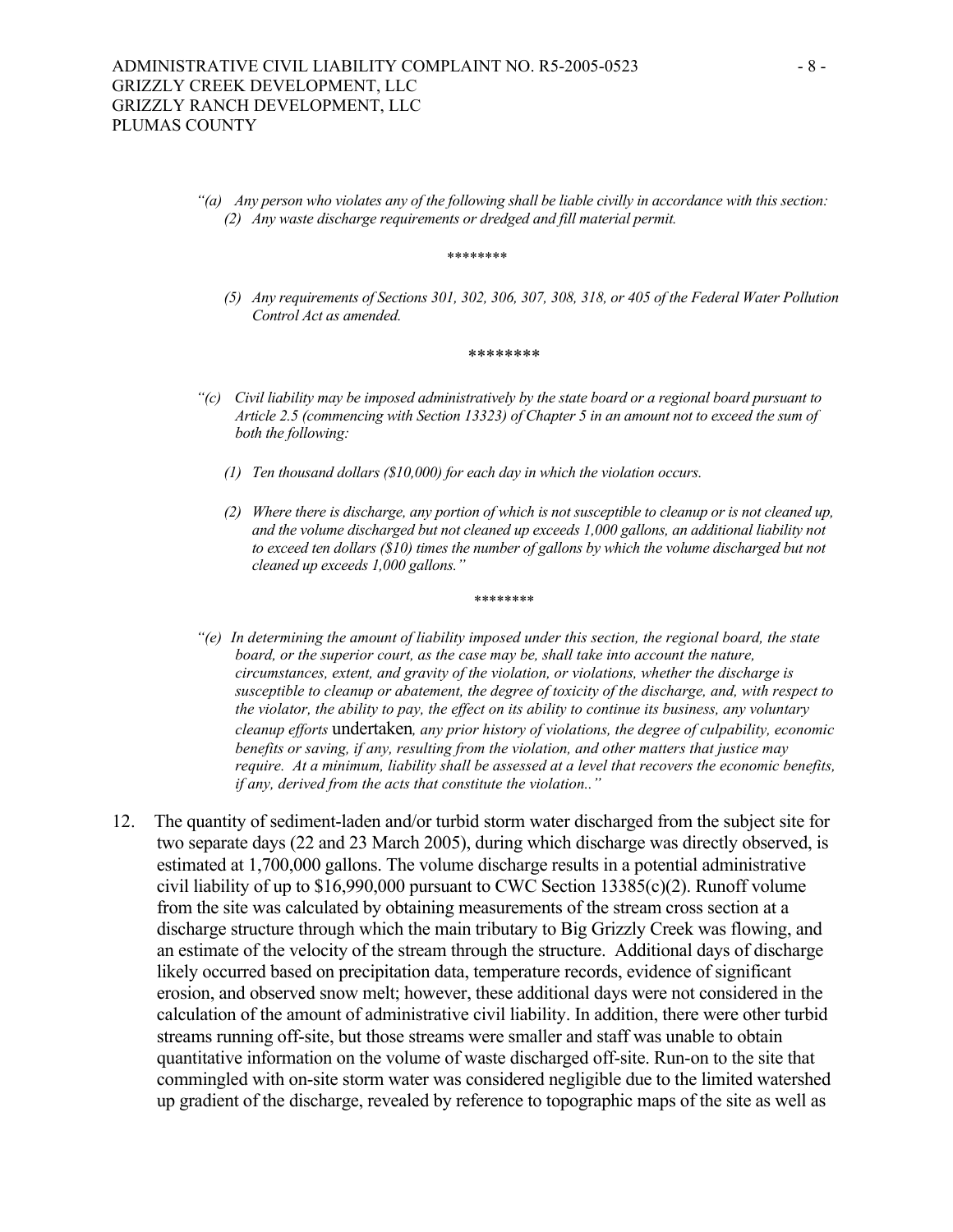Regional Board staff observations of the low flow in the up gradient streams. Therefore, discharge from the site was generated almost exclusively onsite, and was not increased by run-on upstream of the site.

- 13. The Discharger violated Discharge Prohibition A.3, Receiving Water Limitations B.1 and B.2, and Special Provision for Construction Activity C.2 on 22 March and 23 March 2003. It is likely these General Permit conditions were violated on additional days prior and subsequent to Regional Board staff inspections, but such violations are not considered in the calculation of the amount of administrative civil liability. The potential administrative civil liability for these eight observed violations for both days is \$80,000 (four individual violations for each of two days).
- 14. The Discharger violated several items of Section A: Storm Water Pollution Prevention Plan of the General Permit. The Discharger did not implement, in accordance with a time schedule, and maintain, BMPs (Section A., Objectives-1.c); had not implemented the SWPPP concurrently with commencement of soil-disturbing activities (Section A., Implementation Schedule-2.a); failed to maintain an effective combination of erosion and sediment control on disturbed soil (Section A., Item 6-Erosion Control); and did not deploy sediment control BMPs at appropriate locations along the site perimeter and at all operation internal inlets to the storm drain system at all times during the rainy season (Section A., Item 8-Sediment Control), on 22 March 2005, 23 March 2005, and 29 March 2005. It is likely these General Permit conditions were violated on additional days prior to Regional Board staff inspections, but such violations cannot be verified. The Discharger has continued to violate this condition subsequent to the Regional Board staff inspection on 29 March 2005, although they attempted to stabilize the site with erosion control mats, hydroseeding, wood chips, and other means. The most recent inspection of the site was performed on 21 July 2005. Although the site was stabilized over a great majority of disturbed surfaces on that date, unstabilized roads, cut banks, and fills remained. In addition, hydroseeding had failed to germinate in many areas, apparently due to insufficient watering. Violations subsequent to 29 March 2005 are not considered in this ACL Complaint , but may be considered in subsequent enforcement actions. The potential administrative civil liability for the violations of these four SWPPP requirements on 22, 23, and 29 March 2005 is \$120,000 (four individual violations for each of three days).
- 15. The amount of sediment discharged to the tributaries of Big Grizzly Creek and observations of the status of erosion and control measures demonstrate that the Discharger also failed to comply with the following requirements of Section A of the General Permit: prevent runoff from off-site areas from flowing through areas that have been disturbed by construction unless appropriate conveyance systems are in place (Section A, Source Identification-No. 5.b. (1)); inspect BMPs (Section A, No. 11-Maintenance, Inspection and Repair); properly train individuals responsible for SWPPP preparation, implementation, and permit compliance (Section A, Training-No. 12); and adequately inspect the site (Section B, Site Inspections-No. 3). These violations are considered to be four separate,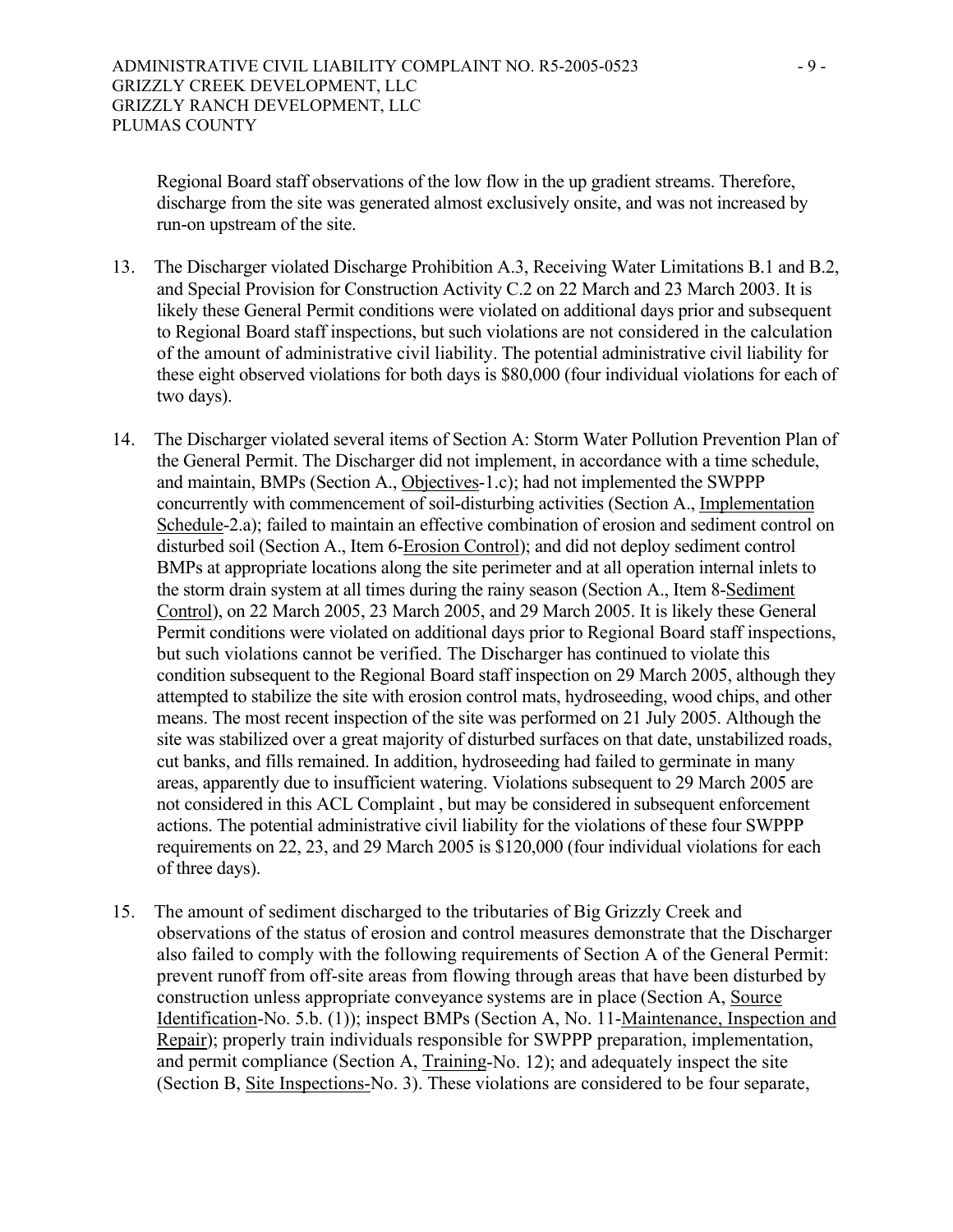single violations. The potential administrative civil liability for these four violations is \$40,000.

- 16. Upon review of the Discharger's SWPPP after the March 2005 inspections, Regional Board staff noted that the Discharger had failed to fulfill the requirements of Special Provisions for Construction Activity C.3, and Section A, Items 1.a, 1.b, 1.d, 5.c.(3), Item 9 (Non Storm Water Management), and Item13 (List of Contractors/Subcontractors). The potential administrative civil liability for these seven violations of the General Permit is \$70,000.
- 17. Regional Board staff has spent a total of 350 hours investigating this incident and preparing the Complaint. The total cost for staff time is \$31,900 based on the salaries of the individual staff, including overhead costs.
- 18. The economic benefit for the Discharger's failure to comply with the General Permit is \$248,000 based upon typical costs for erosion and sediment controls applied to the site. To determine this economic benefit, the SWPPP plans were analyzed to determine the total number of acres of soil disturbance that lacked adequate erosion and sediment control at the time of the 22 March 2005 inspection. These areas were categorized into three classes: 1) areas needing erosion control blankets (18.7 acres at \$8,000 per acre, or \$149,600); 2) areas needing straw mulching (11.1 acres at \$ 3,000 per acre, or \$33,300); and 3) roads that were not adequately stabilized (12.1 acres of roads using a cost for gravel of \$20 per yard and assuming an addition of two inches of gravel to all roads, or 3,254 yards of gravel at a cost of \$65,080). Although staff do not dictate erosion control methods, the above methods are reasonable for the site in accordance with standard practice and the California Stormwater Quality Association "*Stormwater Best Management Practice Handbook*." Costs for erosion control blankets and straw mulching were obtained from the CalTrans October 2003 "*Construction Site Best Management Practices Manual*."
- 19. The Discharger is not being assessed an Administrative Civil Liability for the violations discovered on the inspection of 10 June 2004 because there was no discharge that day, and that day was the first occasion that any warnings were issued to the Discharger.
- 20. The Discharger is not being assessed an Administrative Civil Liability for the failures to obtain a permit for dewatering of the pond in accordance with CWC Section 13376, Clean Water Act Section 301, and Item C. 3 of the Special Provisions for Construction Activity as the Plumas County District Attorney has filed criminal charges for those violations.
- 21. The proposed Administrative Civil Liability Complaint assessment exceeds the economic benefit to the Discharger.
- 22. Pursuant to CWC Section 13385(c), the Discharger is subject to a total maximum civil liability of \$17,300,000, which includes daily discharge violations and the liability for the volume discharged to surface water.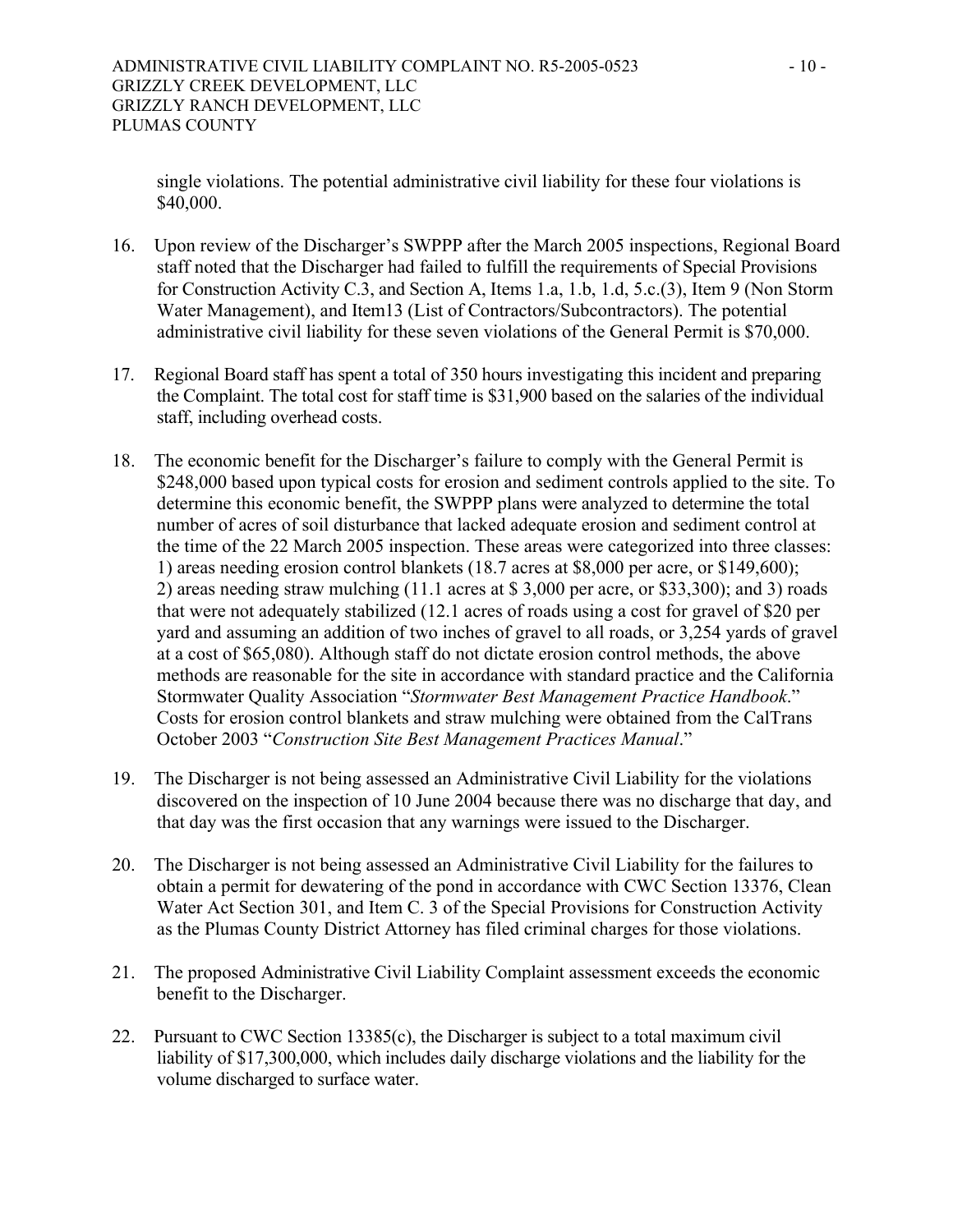23. Issuance of this Complaint to enforce CWC Division 7, Chapter 5.5 is exempt from the provisions of the California Environmental Quality Act (Public Resources Code Section 21000, et. seq.), in accordance with Title 14 California Code of Regulations, Enforcement Actions by Regulatory Agencies, Section 15231(a)(2).

# **GRIZZLY RANCH DEVELOPMENT, LLC, AND GRIZZLY CREEK DEVELOPMENT LLC ARE HEREBY GIVEN NOTICE THAT:**

- 1. The Executive Officer of the Regional Board proposes the assessment of Administrative Civil Liability in the amount of \$600,000. The amount of the liability proposed is based on a review of the factors cited in Water Code Section 13385 presented in Finding No. 11, and the State Water Resources Control Board's Water Quality Enforcement Policy.
- 2. A hearing before the Regional Board on this matter will be held within 90 days of the date of this Complaint unless the Discharger agrees to waive a hearing and pay the proposed civil liability in full.
- 3. If a hearing in this matter is held, the Regional Board will consider whether to affirm, reject, or modify (reduce or increase) the proposed Administrative Civil Liability, or whether to refer the matter to the Attorney General for recovery of judicial civil liability.
- 4. The Discharger may waive the right to a hearing. If you wish to waive the hearing, please sign the waiver and return it with a check made payable to the State Water Pollution Cleanup and Abatement Account in the amount of the civil liability, to the Regional Board's Redding office **within 30 days of the date of this complaint**. Any waiver will not be effective until 30 days from the date of this complaint to allow interested persons to comment on this action.

 $\mathcal{L}_\text{max}$  and  $\mathcal{L}_\text{max}$  and  $\mathcal{L}_\text{max}$  and  $\mathcal{L}_\text{max}$  and  $\mathcal{L}_\text{max}$  and  $\mathcal{L}_\text{max}$ 

 $\overline{\phantom{a}}$  , and the contract of the contract of the contract of the contract of the contract of the contract of the contract of the contract of the contract of the contract of the contract of the contract of the contrac

THOMAS R. PINKOS, Executive Officer

**Date**